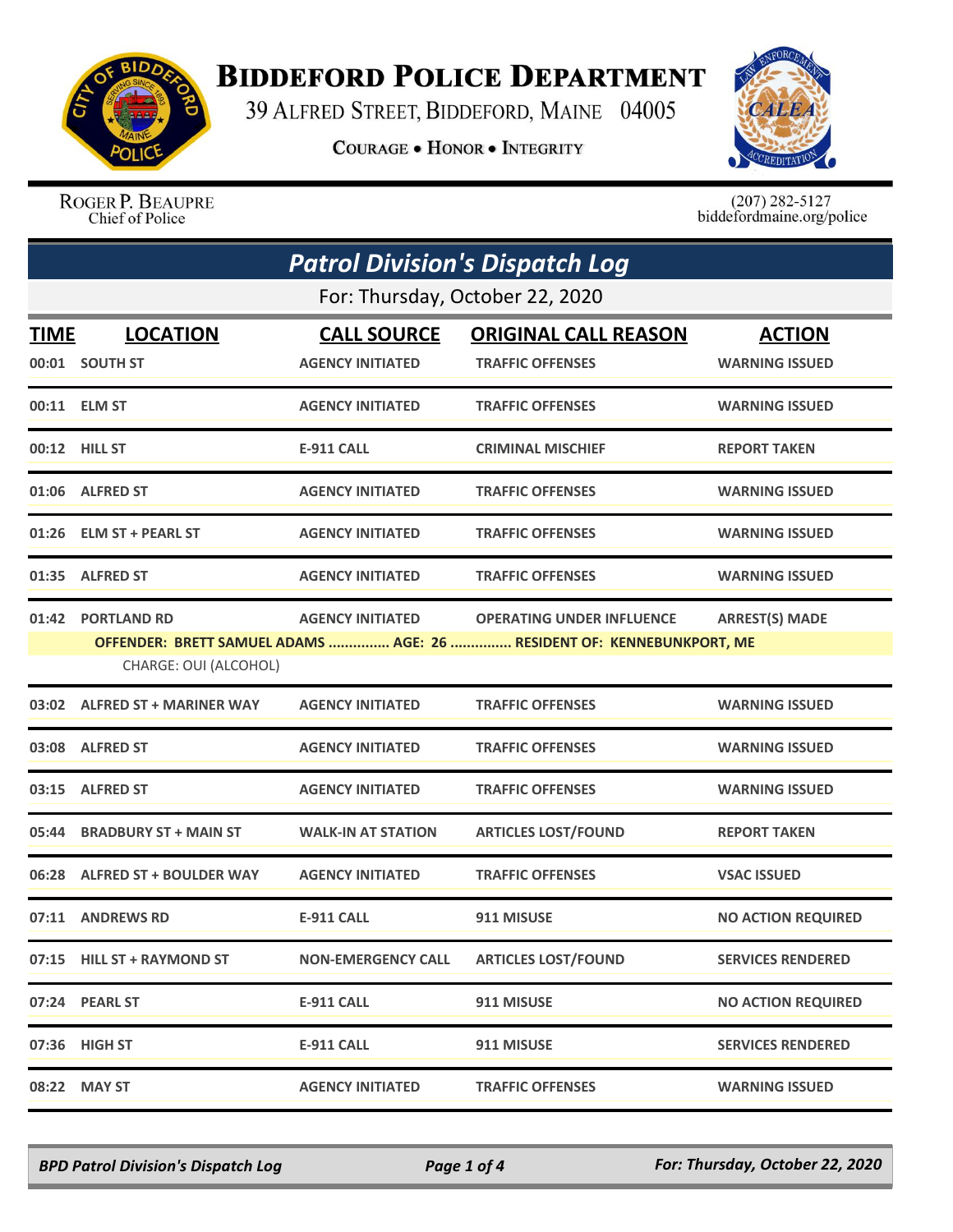| <b>TIME</b> | <b>LOCATION</b>             | <b>CALL SOURCE</b>        | <b>ORIGINAL CALL REASON</b>   | <b>ACTION</b>                |
|-------------|-----------------------------|---------------------------|-------------------------------|------------------------------|
|             | 08:34 SOUTH ST              | <b>AGENCY INITIATED</b>   | <b>TRAFFIC OFFENSES</b>       | <b>WARNING ISSUED</b>        |
|             | 08:36 TIGER WAY             | <b>AGENCY INITIATED</b>   | <b>TRAFFIC OFFENSES</b>       | <b>WARNING ISSUED</b>        |
|             | 08:49 RIVER RD              | <b>AGENCY INITIATED</b>   | <b>TRAFFIC OFFENSES</b>       | <b>WARNING ISSUED</b>        |
|             | 08:56 RIVER RD              | <b>AGENCY INITIATED</b>   | <b>TRAFFIC OFFENSES</b>       | <b>VSAC ISSUED</b>           |
|             | 09:18 SOUTH ST              | <b>AGENCY INITIATED</b>   | <b>TRAFFIC OFFENSES</b>       | <b>WARNING ISSUED</b>        |
|             | 09:33 SOUTH ST              | <b>AGENCY INITIATED</b>   | <b>TRAFFIC OFFENSES</b>       | <b>WARNING ISSUED</b>        |
|             | 09:45 SOUTH ST              | <b>AGENCY INITIATED</b>   | <b>TRAFFIC OFFENSES</b>       | <b>VSAC ISSUED</b>           |
|             | 09:58 ALFRED ST             | <b>WALK-IN AT STATION</b> | <b>CAR SEAT DETAIL</b>        | <b>SERVICES RENDERED</b>     |
|             | 10:07 ALFRED ST             | <b>WALK-IN AT STATION</b> | <b>COURT ORDERED CHECK IN</b> | <b>SERVICES RENDERED</b>     |
|             | 10:47 ELM ST                | <b>AGENCY INITIATED</b>   | <b>TRAFFIC OFFENSES</b>       | <b>WARNING ISSUED</b>        |
|             | 10:47 AJAC WAY              | E-911 CALL                | 911 MISUSE                    | <b>SERVICES RENDERED</b>     |
|             | 11:08 ELM ST                | <b>AGENCY INITIATED</b>   | <b>TRAFFIC OFFENSES</b>       | <b>WARNING ISSUED</b>        |
|             | 11:19 BIDDEFORD GATEWAY CTR | <b>AGENCY INITIATED</b>   | <b>TRAFFIC OFFENSES</b>       | <b>WARNING ISSUED</b>        |
|             | 11:20 ELM ST                | <b>AGENCY INITIATED</b>   | <b>TRAFFIC OFFENSES</b>       | <b>WARNING ISSUED</b>        |
|             | 11:28 ELM ST                | <b>AGENCY INITIATED</b>   | <b>TRAFFIC OFFENSES</b>       | <b>VSAC ISSUED</b>           |
|             | 11:55 BRADBURY ST           | <b>NON-EMERGENCY CALL</b> | <b>CHECK WELFARE</b>          | <b>SERVICES RENDERED</b>     |
|             | 12:00 PROSPECT ST           | <b>NON-EMERGENCY CALL</b> | <b>TRESPASSING</b>            | <b>SERVICES RENDERED</b>     |
|             | 12:13 SULLIVAN ST           | <b>WALK-IN AT STATION</b> | <b>CODES ENFORCEMENT</b>      | <b>CIVIL COMPLAINT</b>       |
|             | 12:23 MARINER WAY           | <b>NON-EMERGENCY CALL</b> | <b>SHOPLIFTING</b>            | <b>REPORT TAKEN</b>          |
|             | 12:28 ALFRED ST             | <b>NON-EMERGENCY CALL</b> | <b>TRESPASSING</b>            | <b>REFERRED OTHER AGENCY</b> |
|             | 12:33 BACON ST              | <b>AGENCY INITIATED</b>   | <b>ANIMAL COMPLAINT</b>       | <b>SERVICES RENDERED</b>     |
|             | 12:57 HILL ST               | <b>AGENCY INITIATED</b>   | <b>TRAFFIC OFFENSES</b>       | <b>WARNING ISSUED</b>        |
|             | 13:47 PEARL ST              | E-911 CALL                | 911 MISUSE                    | <b>NO ACTION REQUIRED</b>    |
|             | 13:54 POOL ST               | <b>AGENCY INITIATED</b>   | <b>TRAFFIC OFFENSES</b>       | <b>WARNING ISSUED</b>        |
|             | 14:04 POOL ST               | <b>AGENCY INITIATED</b>   | <b>TRAFFIC OFFENSES</b>       | <b>VSAC ISSUED</b>           |

*BPD Patrol Division's Dispatch Log Page 2 of 4 For: Thursday, October 22, 2020*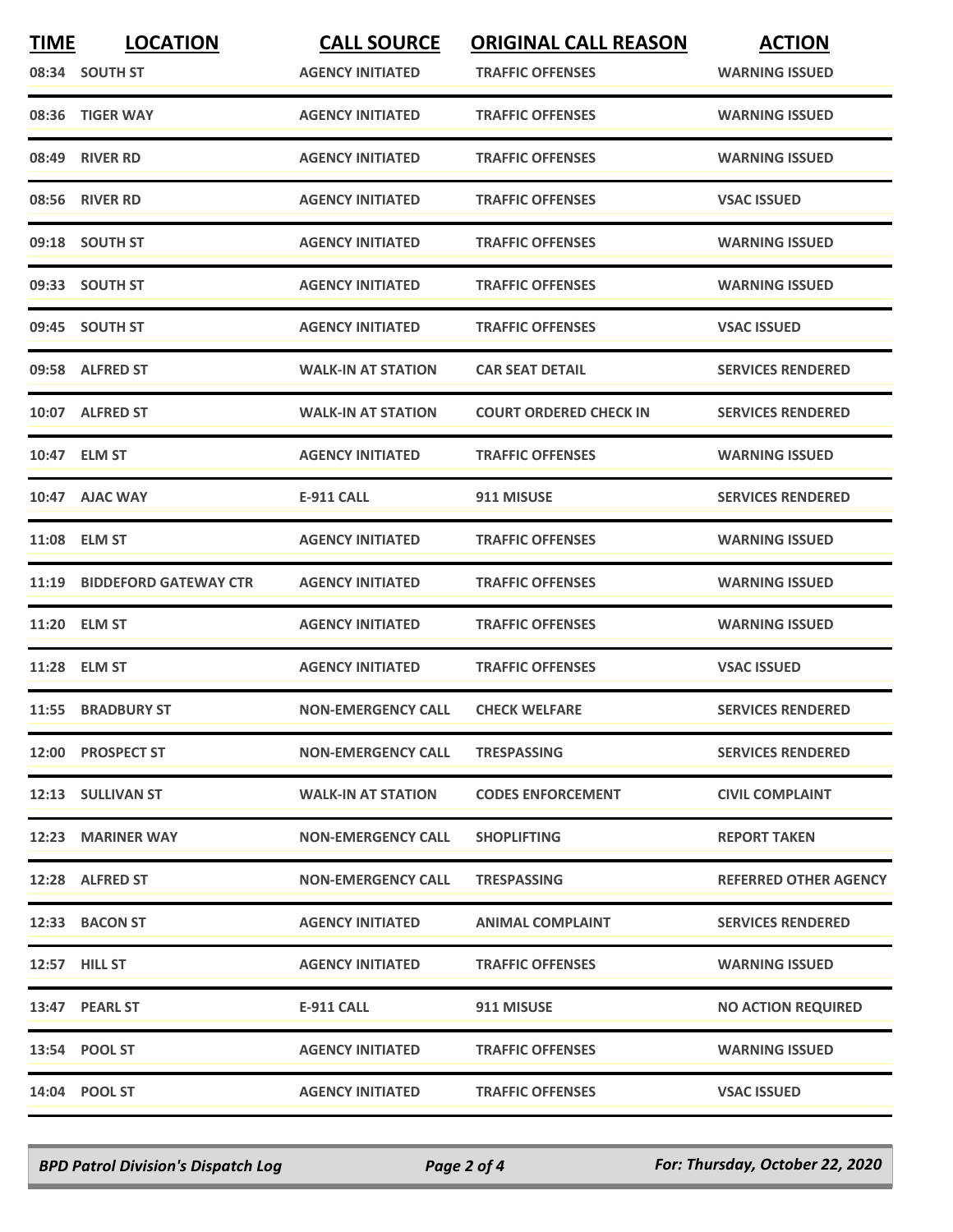| <b>TIME</b> | <b>LOCATION</b><br>14:07 GUINEA RD | <b>CALL SOURCE</b><br><b>NON-EMERGENCY CALL</b> | <b>ORIGINAL CALL REASON</b><br><b>ALL OTHER</b> | <b>ACTION</b><br><b>REPORT TAKEN</b> |
|-------------|------------------------------------|-------------------------------------------------|-------------------------------------------------|--------------------------------------|
|             | <b>14:12 CATHEDRAL OAKS DR</b>     | <b>NON-EMERGENCY CALL</b>                       | <b>ARTICLES LOST/FOUND</b>                      | <b>SERVICES RENDERED</b>             |
| 14:19       | <b>WESTERN AVE</b>                 | <b>NON-EMERGENCY CALL</b>                       | <b>IDENTITY THEFT</b>                           | <b>SERVICES RENDERED</b>             |
|             | 14:46 BRADBURY ST                  | <b>NON-EMERGENCY CALL</b>                       | <b>MENTAL ILLNESS CASES</b>                     | <b>SERVICES RENDERED</b>             |
|             | 14:58 ALFRED ST                    | <b>NON-EMERGENCY CALL</b>                       | <b>LIQUOR LAW VIOLATION</b>                     | <b>REPORT TAKEN</b>                  |
|             | 15:00 EMERY ST + BACON ST          | <b>NON-EMERGENCY CALL</b>                       | <b>PARKING COMPLAINT</b>                        | <b>VEHICLE TOWED</b>                 |
| 15:08       | <b>ALFRED ST</b>                   | <b>NON-EMERGENCY CALL</b>                       | <b>SMOKE IN THE BUILDING</b>                    | <b>NO ACTION REQUIRED</b>            |
|             | 15:19 WEST ST + GRAHAM ST          | <b>NON-EMERGENCY CALL</b>                       | <b>ANIMAL COMPLAINT</b>                         | <b>SERVICES RENDERED</b>             |
|             | 15:23 ALFRED ST                    | <b>AGENCY INITIATED</b>                         | <b>PARKING COMPLAINT</b>                        | <b>SERVICES RENDERED</b>             |
|             | 16:35 ALFRED ST                    | <b>AGENCY INITIATED</b>                         | <b>TRAFFIC OFFENSES</b>                         | <b>WARNING ISSUED</b>                |
|             | <b>16:54 MEDICAL CENTER DR</b>     | <b>E-911 CALL</b>                               | 911 MISUSE                                      | <b>DISPATCH HANDLED</b>              |
|             | 16:56 ALFRED ST                    | <b>WALK-IN AT STATION</b>                       | <b>PAPERWORK</b>                                | <b>SERVICES RENDERED</b>             |
| 17:06       | <b>MAIN ST</b>                     | <b>NON-EMERGENCY CALL</b>                       | <b>JUVENILE OFFENSES</b>                        | <b>GONE ON ARRIVAL</b>               |
| 17:21       | <b>UNION ST</b>                    | <b>NON-EMERGENCY CALL</b>                       | <b>PARKING COMPLAINT</b>                        | <b>GONE ON ARRIVAL</b>               |
|             | 17:32 CUTTS ST                     | <b>NON-EMERGENCY CALL</b>                       | <b>DOMESTIC COMPLAINTS</b>                      | <b>REPORT TAKEN</b>                  |
|             | 17:43 MAPLE ST                     | <b>NON-EMERGENCY CALL</b>                       | <b>ARTICLES LOST/FOUND</b>                      | <b>REFERRED OTHER AGENCY</b>         |
|             | 18:33 ALFRED ST                    | <b>WALK-IN AT STATION</b>                       | <b>PAPERWORK</b>                                | <b>PAPERWORK SERVED</b>              |
|             | 18:57 ALFRED ST                    | <b>AGENCY INITIATED</b>                         | <b>DISTURBANCE / NOISE</b>                      | <b>SERVICES RENDERED</b>             |
|             | 19:15 ALFRED ST + BIDDEFORD GATE   | <b>AGENCY INITIATED</b>                         | <b>TRAFFIC OFFENSES</b>                         | <b>WARNING ISSUED</b>                |
|             | 20:03 SOUTH ST                     | <b>NON-EMERGENCY CALL</b>                       | <b>SUSPICION</b>                                | <b>NEGATIVE CONTACT</b>              |
|             | 20:50 ALFRED ST + EDWARDS AVE      | <b>AGENCY INITIATED</b>                         | <b>TRAFFIC OFFENSES</b>                         | <b>WARNING ISSUED</b>                |
|             | 21:11 WATER ST + HIGH ST           | <b>AGENCY INITIATED</b>                         | <b>TRAFFIC OFFENSES</b>                         | <b>WARNING ISSUED</b>                |
|             | 21:27 POOL ST                      | <b>NON-EMERGENCY CALL</b>                       | <b>FRAUD / SCAM</b>                             | <b>SERVICES RENDERED</b>             |